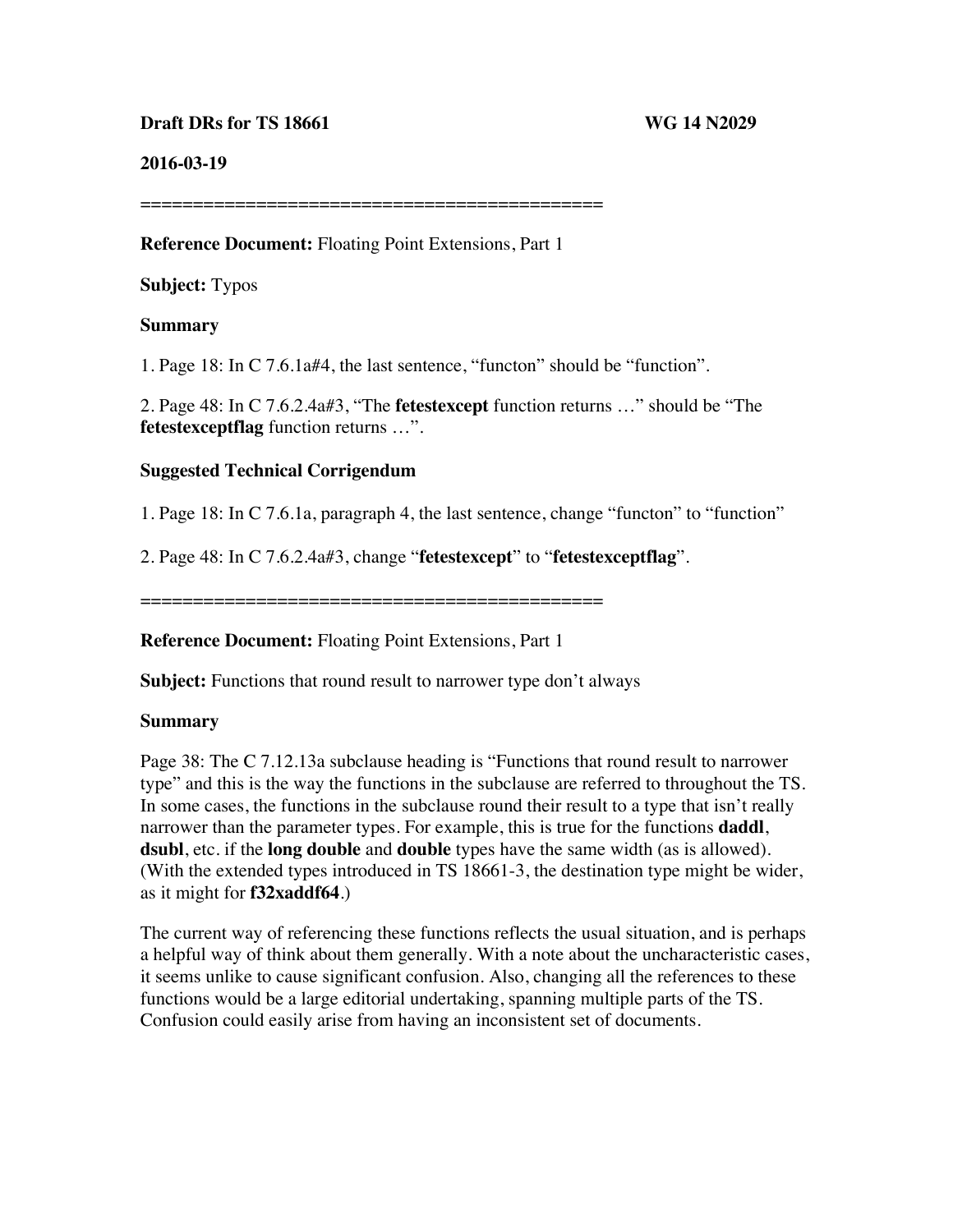### **Suggested Technical Corrigendum**

Page 38: After the C 7.12.13a subclause heading, insert the following paragraph:

[1] The functions in this subclause round their results to a type typically narrower than the parameter types.

Page 40: After the change to C ending with "7.12.13a.6 Square root rounded to narrower type … [3] These functions return the square root of x, rounded to the type of the function.", insert the following:

In 7.12.13a #1, attach a footnote to the wording:

typically narrower

where the footnote is:

\*) In some cases the destination type might not be narrower than the parameter types. For example, **double** might not be narrower than **long double**.

============================================

**Reference Document:** Floating Point Extensions, Part 1

**Subject:** Specification for nonexistent case

# **Summary**

Page 51: C 7.25#6a says "The functions that round result to a narrower type have typegeneric macros whose names are obtained by omitting any **f** or **l** suffix from the function names", but there are no such functions with an **f** suffix.

Though not strictly incorrect, the current specification might cause confusion by leading a user to look for the nonexistent functions. If the mention of **f** suffixes is omitted, a footnote might be helpful in explaining why **f** suffixes are not relevant.

# **Suggested Technical Corrigendum**

Page 51: In C 7.25#6a, change "by omitting any **f** or **l** suffix" to "by omitting any **l** suffix".

Page 51: After the change to C that ends with 7.25#6b, insert:

In 7.25#6a, attach a footnote to the wording:

**l** suffix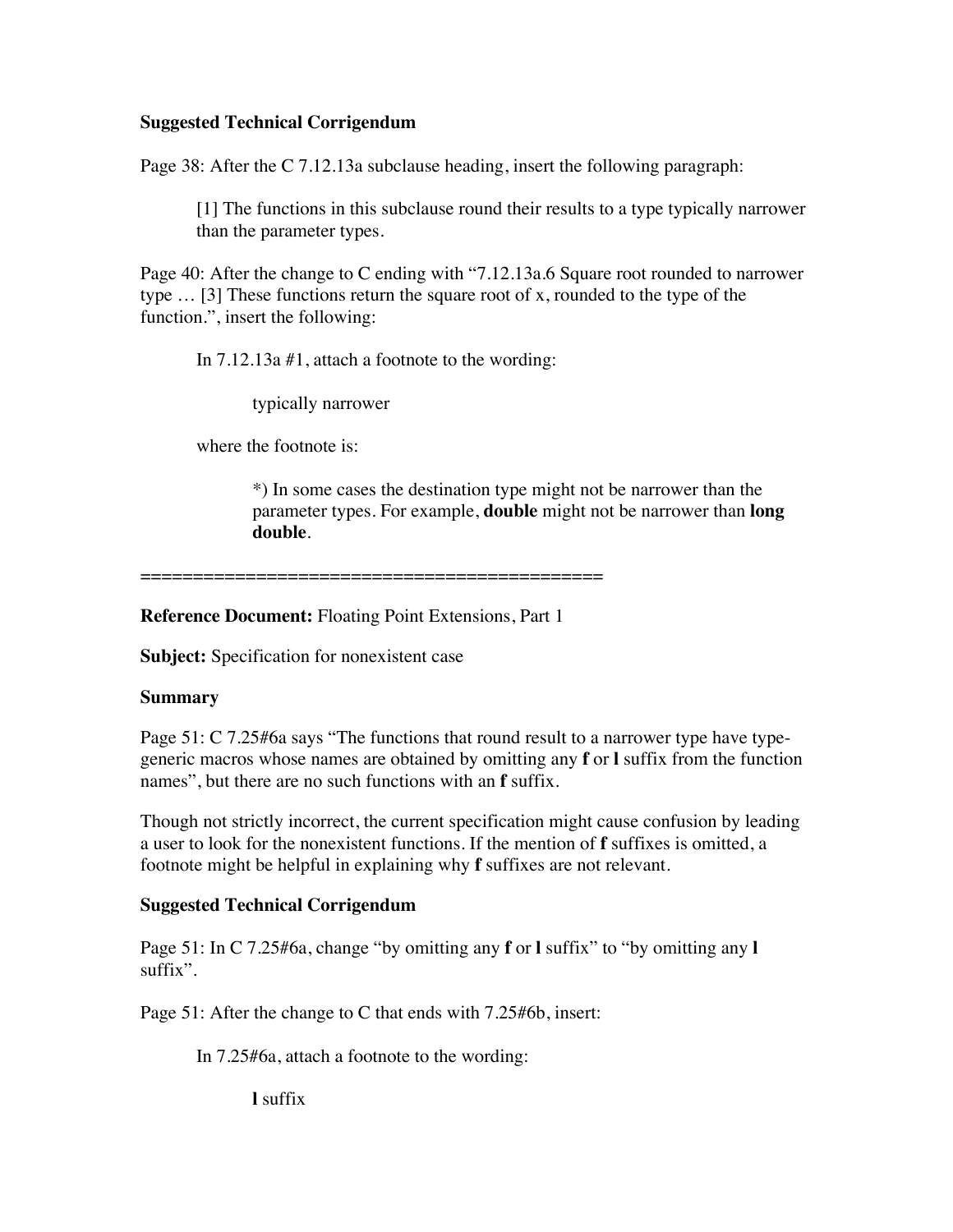where the footnote is:

\*) There are no functions with these macro names and the **f** suffix.

============================================

**Reference Document:** Floating Point Extensions, Part 1

**Subject:** feature macros and header file inclusions

#### **Summary**

ISO/IEC TS 18661-1 subclause 5.3 specifies interfaces that are defined or declared "only if **\_\_STDC\_WANT\_IEC\_60559\_BFP\_EXT\_\_** is defined as a macro at the point in the source file where the header for the interface is first included." C 7.12#1 says **<tgmath.h>** includes **<math.h>** and **<complex.h>**.

So for

**#include <math.h> #define \_\_STDC\_WANT\_IEC\_60559\_BFP\_EXT\_\_ #include <tgmath.h> float f(float x) { return nextup(x); }**

the **nextup** functions in **<math.h>** are not declared and the **nextup** macro in **<tgmath.h>** is defined. Since **x** has type **float**, the function determined by the **nextup** macro in **<tgmath.h>** is **nextupf**. But is this function available to be called?

Another example. For

**#include <limits.h> #define \_\_STDC\_WANT\_IEC\_60559\_BFP\_EXT\_\_ #include <math.h>**

the **fromfp** functions in **<math.h>** are declared, but the **WIDTH** macros in **<limits.h>**, which are needed for portable use of the **fromfp** functions, are not defined.

In these examples, interfaces provided by one header are related to interfaces that are not provided by another header, because of the placement of the **WANT** macros. This leads to ambiguous cases (as in the first example above) and incomplete feature sets. Later parts of the TS have their own **WANT** macros, which compounds the problem. See also Joseph Myers's <http://www.open-std.org/jtc1/sc22/wg14/13831>.

The suggested corrigendum below specifies that the same set of **WANT** macros must be defined at the points in the code where the relevant headers are first included. This results in fewer combinations of interfaces and provides one sets of interfaces that is consistent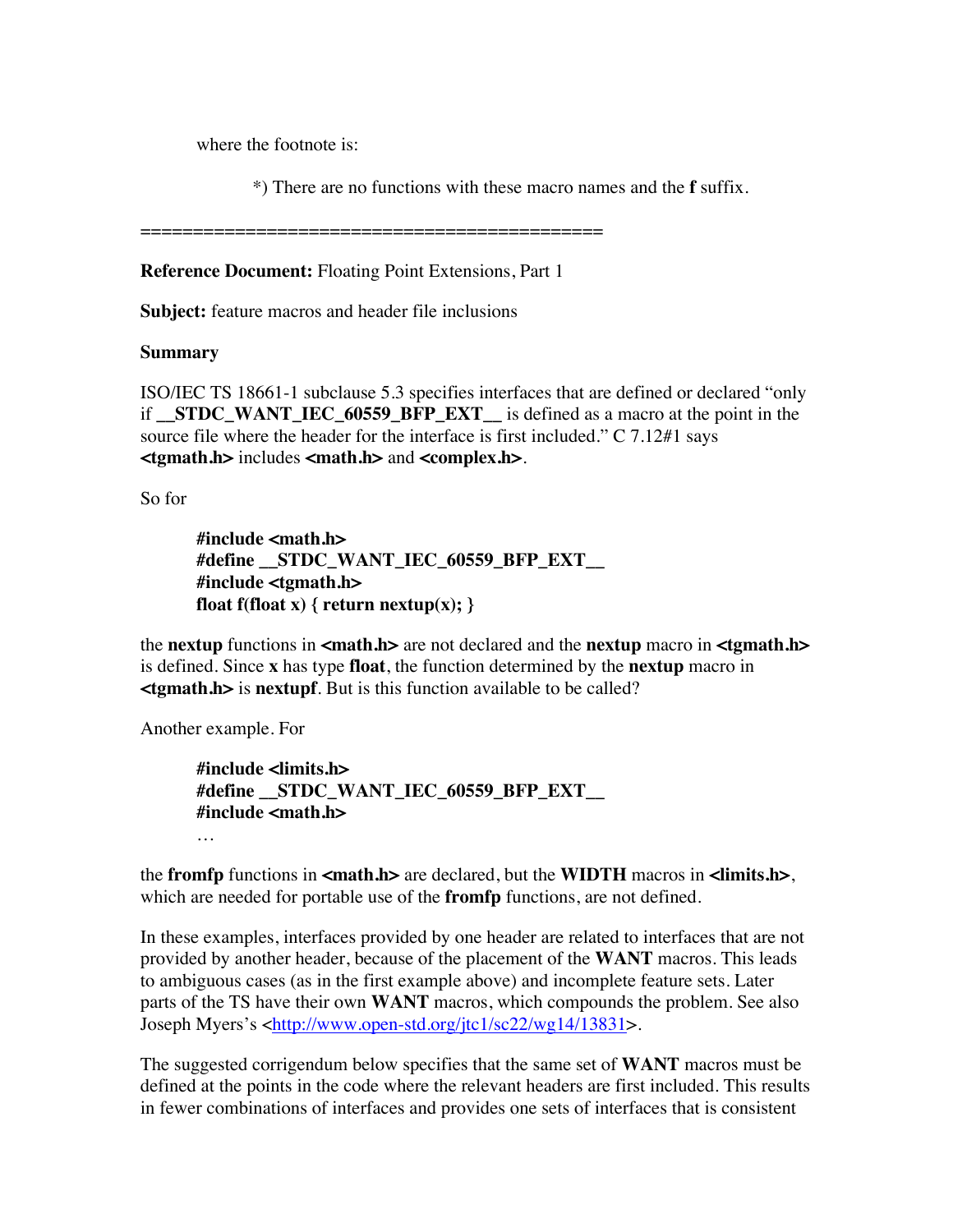and complete with respect to a given set of **WANT** macros.

# **Suggested Technical Corrigendum**

Page 5: At the end of 5.3, insert:

After 7.1.2#4, insert:

[4a] Some standard headers define or declare identifiers contingent on whether certain macros whose names begin with **\_STDC\_WANT\_IEC\_60559\_** and end with **\_EXT\_** are defined (by the user) at the point in the code where the header is first included. Within a preprocessing translation unit, the same set of such macros shall be defined for the first inclusion of all such headers.

============================================

**Reference Document:** Floating Point Extensions, Part 2

**Subject:** Typos

#### **Summary**

1. Page viii: In the Purpose, second paragraph, a "/" is missing in "ISO/IECIEEE 60559:2011", which should be "ISO/IEC/IEEE 60559:2011".

2. P 34: In 12.3, the C 7.12.13a title is written as "Functions that round result to narrower format", but the title should be "Functions that round result to narrower type", as given in ISO/IEC TS 18661-1.

# **Suggested Technical Corrigendum**

1. Page viii: In the Purpose, second paragraph, change "ISO/IECIEEE 60559:2011" to "ISO/IEC/IEEE 60559:2011".

2. P 34: In 12.3, change the C 7.12.13a title from "Functions that round result to narrower format" to "Functions that round result to narrower type".